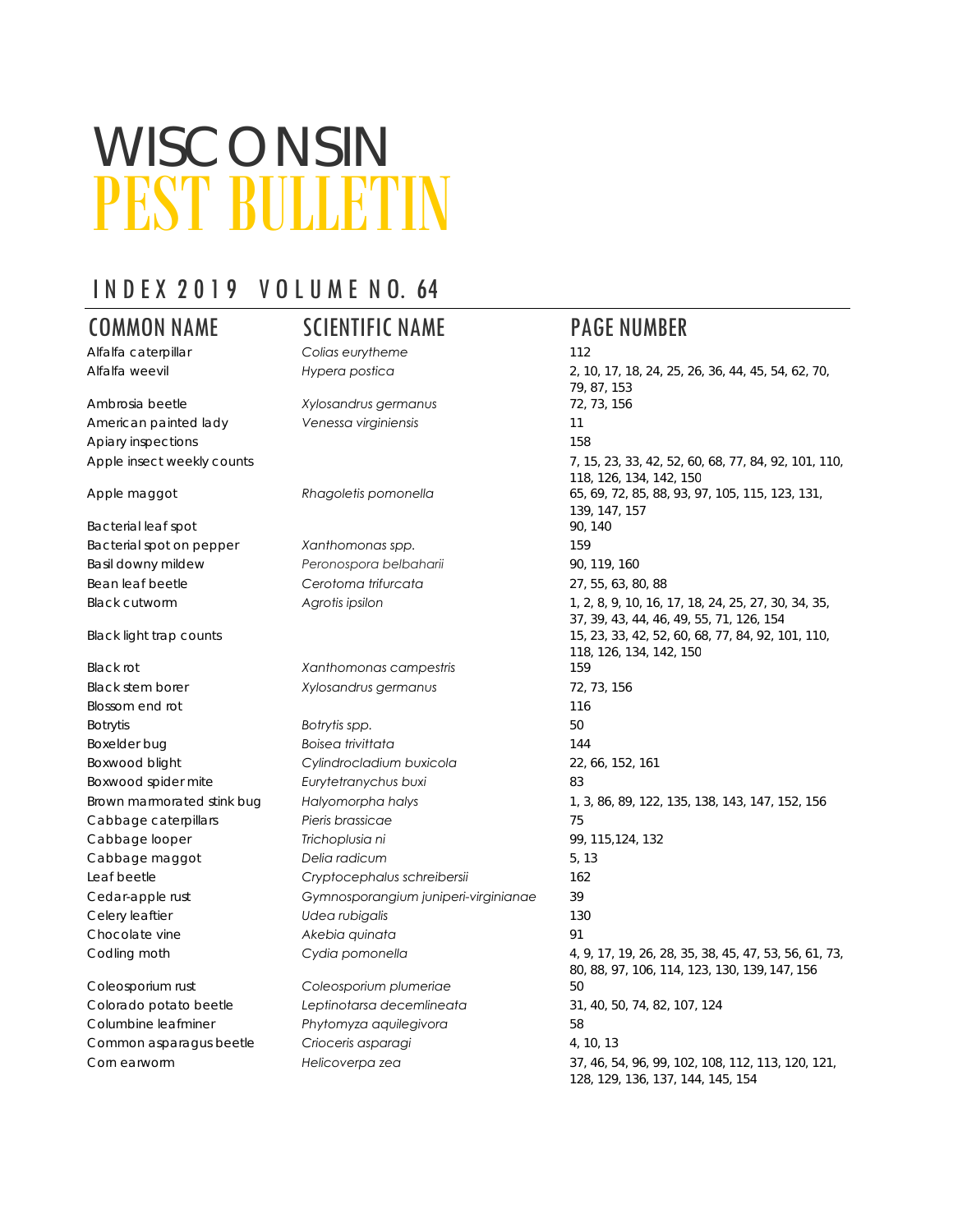| <b>COMMON NAME</b>                              | <b>SCIENTIFIC NAME</b>                                       | <b>PAGE NUMBER</b>                                                                                                                            |
|-------------------------------------------------|--------------------------------------------------------------|-----------------------------------------------------------------------------------------------------------------------------------------------|
| Corn leaf aphid                                 | Rhopalosiphum maidis                                         | 137                                                                                                                                           |
| Corn rootworm                                   | Diabrotica spp.                                              | 63, 70, 71, 87, 96, 121, 127, 128, 135, 137, 143,<br>145, 151, 153                                                                            |
| Corn rootworm survey                            | Diabrotica spp.                                              | 163                                                                                                                                           |
| Creeping Jenny                                  | Lysimachia nummularia                                        | 21                                                                                                                                            |
| Crown rust                                      | Puccinia coronata var avenae                                 | 76                                                                                                                                            |
| Cucumber mosaic virus                           | Mosaic cucumovirus                                           | 83                                                                                                                                            |
| Cucurbit downy mildew<br>Cutworms               | Pseudoperonospora cubensis                                   | 147, 160<br>74                                                                                                                                |
| Daylily leaf streak                             | Aureobasidium microstictum                                   | 50                                                                                                                                            |
| Defoliators                                     |                                                              | 80,88                                                                                                                                         |
| Dogwood anthracnose                             | Discula destructiva                                          | 59                                                                                                                                            |
| Dogwood borer                                   | Synanthedon scitula                                          | 73                                                                                                                                            |
| Dogwood sawfly                                  | Macremphytus tarsatus                                        | 133                                                                                                                                           |
| Downy mildew                                    | Peronosporaceae                                              | 149                                                                                                                                           |
| Early blight                                    | Alternaria solani                                            | 159                                                                                                                                           |
| Eastern tent caterpillar                        | Malacosoma americanum                                        | 2, 4, 11, 62                                                                                                                                  |
| Elm leafminer                                   | Kaliofenusa ulmi                                             | 91                                                                                                                                            |
| Elm sawfly                                      | Climbex americana                                            | 91                                                                                                                                            |
| Elongate hemlock scale                          | Fiorinia externa                                             | 40, 162                                                                                                                                       |
| Emerald ash borer                               | Agrilus planipennis                                          | 51, 162                                                                                                                                       |
| Euonymus caterpillar                            | Lepidoptera euonymus                                         | 67                                                                                                                                            |
| European chafer                                 | Amphimallon majale                                           | 102, 162                                                                                                                                      |
| European corn borer                             | Ostrinia nubilalis                                           | 18, 25, 28, 35, 37, 44, 46, 53, 55, 61, 69, 71, 78,<br>80, 85, 87, 93, 96, 102, 104, 111, 113, 120, 121,<br>127, 128, 135, 137, 145, 152, 154 |
| European corn borer survey                      |                                                              | 163                                                                                                                                           |
| European cherry fruit fly                       | Rhagoletis cerasi                                            | 158                                                                                                                                           |
| European earwig                                 | Forficula auricularia                                        | 90                                                                                                                                            |
| European red mite                               | Panonychus ulmi                                              | 20                                                                                                                                            |
| Eurasian hemp borer                             | Grapholita delineana                                         | 36, 53, 94, 95, 153                                                                                                                           |
| Fall webworm                                    | Hyphantria cunea                                             | 100, 125                                                                                                                                      |
| Flea beetle                                     | Chaetocnema sp.                                              | 5, 12, 49                                                                                                                                     |
| Fletcher scale                                  | Parthenolecanium fletcheri                                   | 58                                                                                                                                            |
| Foliar nematode                                 | Aphelenchoides sp.                                           | 140<br>58                                                                                                                                     |
| Forest tent caterpillar<br>Goss's wilt          | Malacosoma disstria                                          |                                                                                                                                               |
| Granulate cutworm                               | Clavibacter michiganensis nebraskensis<br>Feltia subterranea | 155<br>71                                                                                                                                     |
|                                                 | Paralobesia viteana                                          | 89                                                                                                                                            |
| Grape berry moth<br>Grape diseases              |                                                              | 158                                                                                                                                           |
| Grape flea beetle                               | Altica sp.                                                   | 4                                                                                                                                             |
| Grape phylloxera                                | Daktulosphaira vitifoliae                                    | 57                                                                                                                                            |
| Grape plume moth                                | Geina periscelidactylus                                      | 48                                                                                                                                            |
| Grasshopper                                     |                                                              | 120, 136, 144                                                                                                                                 |
| Green cloverworm                                | Hypena scabra                                                | 96, 105, 122, 129                                                                                                                             |
| Green fruitworm                                 | Amphipyra pyramidoides                                       | 12                                                                                                                                            |
| Grey field slug                                 | Deroseras reticulatum                                        | 67                                                                                                                                            |
| Growing degree days tables                      |                                                              | 2, 10, 18, 26, 36, 45, 54, 62, 70, 79, 86, 94, 103,<br>112, 120, 128, 136, 144                                                                |
| Guignardia leaf blotch<br>Gymnosporangium rusts | Fusarium sp.                                                 | 108<br>40                                                                                                                                     |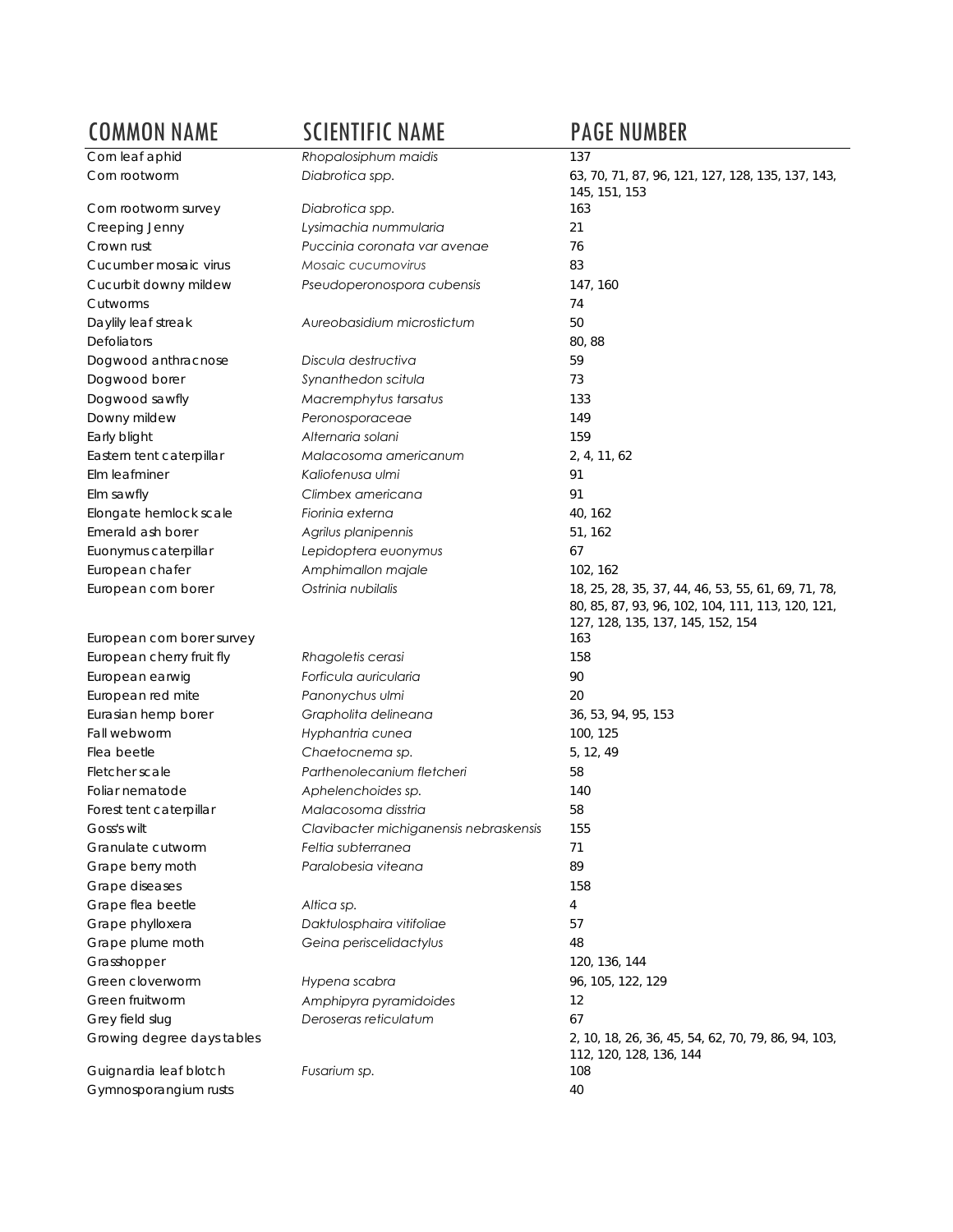## COMMON NAME SCIENTIFIC NAME PAGE NUMBER<br>
Sypsy moth Lymantria dispar 2, 6, 9, 17, 76, 162 Gypsy moth *Lymantria dispar* 2, 6, 9, 17, 76, 162 Hemp leaf spot *Bipolaris sp* 153 Hosta virus X 117, 162 Ilarviruses 161 Impatiens necrotic spot virus extending the state of the state of the state of the state of the state of the state of the state of the state of the state of the state of the state of the state of the state of the state of Imported cabbageworm *Pieris rapae* 5, 30, 40, 49, 57, 66, 116 Invasive species rule 14, 21, 76 Iris potyvirus 161 Japanese beetle *Popillia japonica* 69, 74, 81, 86, 93, 95, 96, 97, 103, 105, 106, 112, 113, 114, 116, 119, 122, 124, 129, 132, 138, 141, 146, 155 Jumping worms *Amynthas sp.* 66 June beetle *Phyllophaga sp.* 35 Late blight *Phytophthora infestans* 20, 82, 85, 98, 120, 123, 131, 136, 139, 143, 147, 159 Leaf beetle *Cryptocephalus schreibersii* 162 Leaf mold *Fulvia fulva* 159 Leaf scorch 116 Lily leaf beetle *Lilioceris lilii* 54, 70, 76, 111, 117, 127, 152 Magnolia scale *Neolecanium cornuparvum* 161 Maple tar spot *Rhytisma acerinum* 117, 133 Meadow spittlebug *Philaenus spumarius* 36, 46, 62 Monarch butterlfy *Danaus plexippus* 45 Multicolored Asian lady beetle *Harmonia axyridis* 144 New EAB finds *Agrilus planipennis* 51, 162 Non-viable nursery stock 31 NR-40 Invasive Species Rule 14, 21, 76 Nursery inspections 160 Oak leaf blister *Taphrina caerulescens* 58 Oak twig pruner *Anelaphus parallelus* 133 Oak wilt *Ceratocystis fagacearum* 132 Obliquebanded leafroller *Choristoneura rosaceana* 20, 28, 38, 47, 56, 64, 89, 106, 130, 138 Onion maggot *Hylemya antiqua* 21, 30, 40, 90, 132, 140 Orange-striped oakworm *Anisota senatoria* 149 Oystershell scale *Lepidosaphes ulmi* 29 Pea aphid *Macrosiphum pisi* 2, 10, 18, 26, 36, 45, 55, 62, 70, 87, 94, 103, 112, 128, 136, 144 Pear sawfly *Hoplocampa brevis* 109 Phomopsis tip blight *Phomopsis obscurans* 109 Phyllosticta needlecast *Phyllosticta spp* 125 Pine-oak gall rust *Endocronartium harknessii* 148 Plant bug *Lygus or Adelphocoris spp.* 36, 46, 48, 54, 71, 79, 87, 94, 103, 112, 128, 136 Plant viruses 117, 161 Plum curculio *Conotrachelus nenuphar* 18, 19, 25, 29, 38, 47 Poison ivy gall mite *Aculops rhois* 91 Potato leafhopper *Empoasca fabae* 26, 36, 39, 45, 49, 54, 57, 62, 70, 73, 74, 79, 81, 86, 94, 98, 103, 106, 112, 120, 128, 136, 144, 152 Potyvirus 14, 31, 117, 162 Powdery mildew 141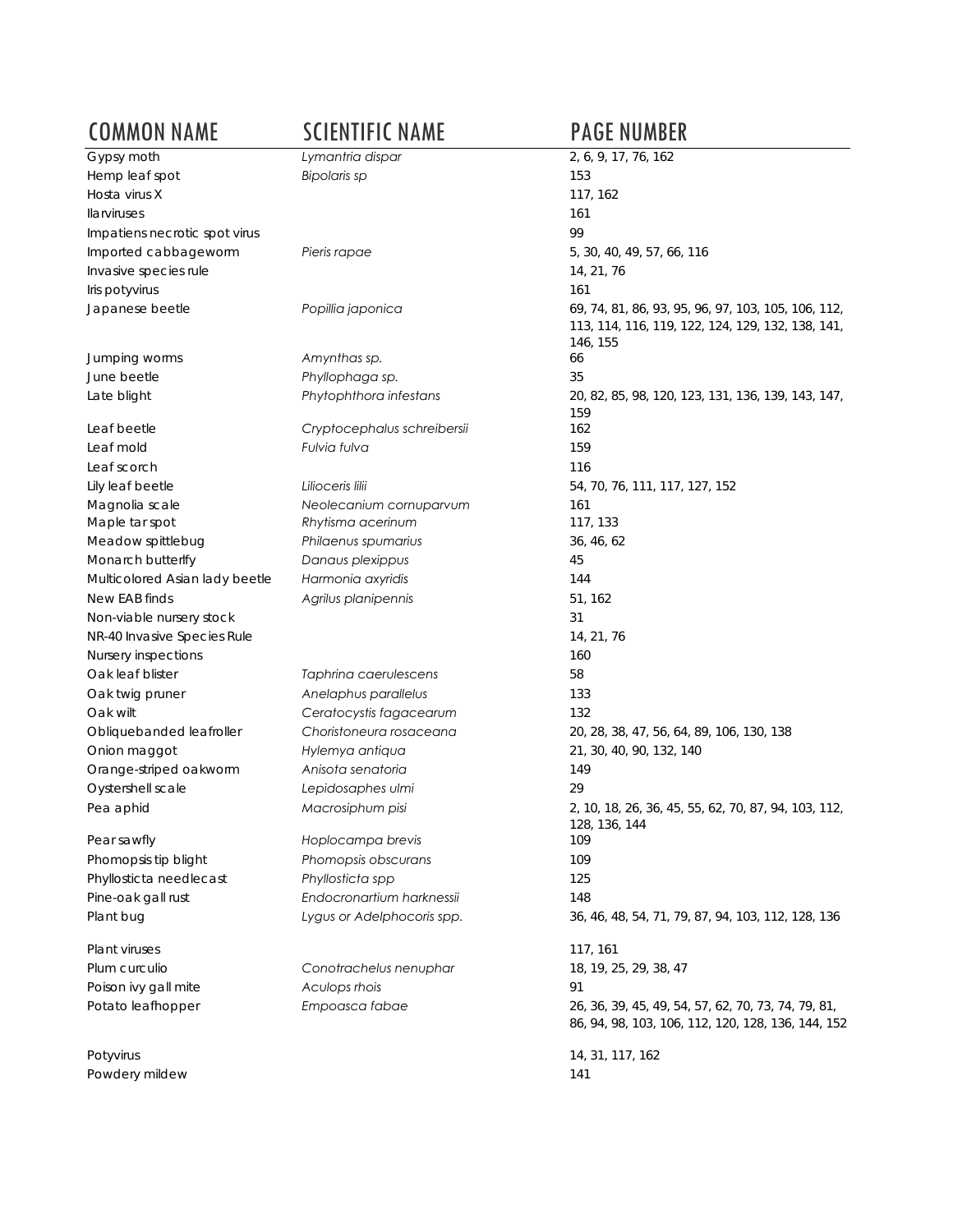Purple blotch **Alternaria porri** Pythium **Pythium** spp. Rabbit damage Redheaded flea beetle **Systena frontalis** Rhizoctonia **Rhizoctonia** Rhizoctonia solani Root rot **Phytophthora spp.** Rose slug *Endelomyia aethiops* 67 Rosy apple aphid **Aphis pomi** 2015 Seed corn inspection Seedcorn maggot **Delia platura** Seedling blight **Syringae** Septoria leaf spot *Septoria sp.* 13, 159 Soybean aphid *Aphis glycines* 3, 28, 47, 55, 64, 70, 72, 80, 88, 96, 103, 105,

Soybean defoliators Soybean pests Soybean root rot *Phytophthora sojae* Spotted lanternfly **Lycorma delicatula** Spotted wing drosophila *Drosophila suzukii* 48, 61, 65, 69, 78, 81, 86, 93, 97, 105, 146, 157 Spring caterpillars Squash bug **Anasa tristis** Squash vine borer **Melittia satyriniformis** Stalk borer *Papaipema nebris* Stewart's wilt *Pantoea stewartii* Stink bug *Pentatomidae* 106, 114, 131 Striped cucumber beetle **Acalymma vittatum** Sudden oak death *Phytophthora ramorum* Swede Midge **Contarinia nasturtii** Tar spot of maple **Rhytisma sp.** Tarnished plant bug **10, 2000** Lygus lineolaris Thistle caterpillar **Vanessa spp.** Tobacco mosaic virus 6 Tobacco rattle virus Tomato hornworm *Manduca sexta* 89 Tomato spotted wilt virus True armyworm **Pseudaletia unipuncta** 

## COMMON NAME SCIENTIFIC NAME PAGE NUMBER<br>
Pseudomonas blight Pseudomonas syringae 41,75 Pseudomonas syringae

Purple carrot-seed moth *Depressaria depressana* Ramorum blight **Phytophthora ramorum** Red turnip beetle **Entomoscelis americana** Redbanded leafroller **Argyrotaenia velutinana** Ribbon grass *Phalaris arundinacea var. picta* 75 Rose chafer **Macrodactylus subspinosus** San Jose scale *Quadraspidiotus perniciosus* 56, 64, 73, 81, 131 Sand chafer *Strigoderma arboricola* Slugs 27, 46, 47, 67, 80, 88 Spotted tentiform leafminer *Phyllonorycter blancardella* Strawberry leaf spot **Mycosphaerella fragariae** Thrips *Thrips sp.* 12, 39

| 41, 75                                                |
|-------------------------------------------------------|
| 159                                                   |
| 107                                                   |
| 156                                                   |
| 6                                                     |
| 151, 160                                              |
| 94, 104, 108, 149                                     |
| 74                                                    |
| 4, 12, 20, 29, 65                                     |
| 14                                                    |
|                                                       |
| 75                                                    |
| 32, 156                                               |
| 56, 63, 64, 72, 79, 80, 88                            |
| 67                                                    |
| 20                                                    |
| 56, 64, 73, 81, 131                                   |
| 72,88                                                 |
| 155                                                   |
| 4, 9, 11, 13, 20, 30                                  |
| 159                                                   |
| 13, 159                                               |
| 27, 46, 47, 67, 80, 88                                |
| 3, 28, 47, 55, 64, 70, 72, 80, 88, 96, 103, 105,      |
| 111, 113, 119, 122, 127, 129, 138, 146, 155           |
| 72, 130                                               |
| 38                                                    |
| 156                                                   |
| 162                                                   |
| 11, 19, 28, 38, 47, 81, 88, 97, 106, 139, 147         |
| 48, 61, 65, 69, 78, 81, 86, 93, 97, 105, 146, 157     |
| 20                                                    |
| 82, 90, 98, 107, 115, 132, 140, 148                   |
| 66, 74, 82                                            |
| 55, 62, 63, 71, 87                                    |
| 155                                                   |
| 106, 114, 131                                         |
| 157                                                   |
| 45, 48, 57, 75, 89, 98, 107, 115                      |
| 151, 160                                              |
| 151, 158                                              |
| 117, 133                                              |
| 10, 18, 25, 29, 39, 56                                |
| 114                                                   |
| 12,39                                                 |
| 6                                                     |
| 31, 162                                               |
| 89                                                    |
| 117                                                   |
| 1, 3, 19, 28, 36, 37, 44, 46, 53, 61, 69, 71, 79, 80, |
| 87.113                                                |